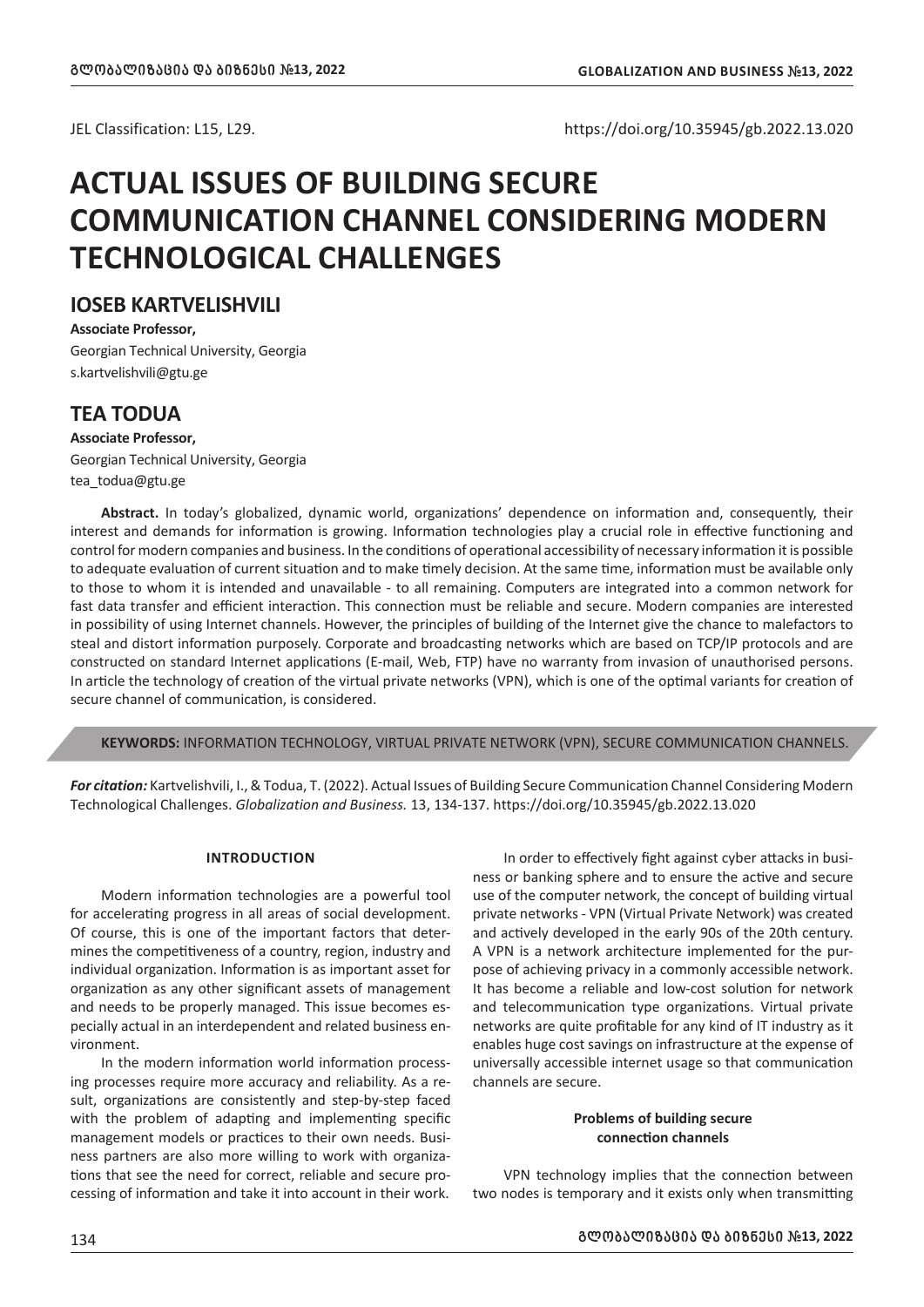information flows over a public network. The technical implementation of virtual private tunnels and networks has historically taken place in two directions:

- By using the built-in mechanisms of the organization of virtual channels, building a frame relay between the two points of the common infrastructure of network, which is isolated from other users.
- By using tunneling technology, building a virtual IP tunnel between two network nodes, during this process each IP packet is encrypted and moved to a special type of new packet data field.

The first modern network technology to create a virtual private network became the frame relay service. VPN simplifies creation of connections, in order to make it work, you only need to connect the node to the provider. Routers send data to the required address, using a VPN is much cheaper.

With the advent of network services for connecting separate network nodes, it has become possible to actively use an internet based VPN. As we mentioned above, such solution is much cheaper in comparison to previous approaches. All this made it possible to actively use one of the main virtues of the Internet - easy access. Therefore, with the help of internet connection, any person could easily connect to a bank or various companies from anywhere in the world. However, due to the openness of the Internet data, the data transmitted through this network is available to anyone to read or modify it. That is why Internet-based VPNs have the means to protect the information transmitted between VPN nodes.

The Internet-based VPN network is based on two main technologies: first - it is a tunnel that allows the creation of virtual channels, the second is the provision of confidentiality and security of transmitted information, as well as various methods of user authentication and authorization. Authentication is the proof of authenticity, the procedure of verifying the subject and its compliance, with the help of unique information, in the simplest case - by name and password. Authorization is the process of checking the necessary parameters, as well as the outcome of the process and the transfer of authority (access right) to a person or a group of persons to perform certain actions in different restricted access systems. The development of VPN technology has led to its connection to cryptographic methods of information protection.

The concept of building VPN is based on a fairly simple idea: if there are two nodes in a global network that want to exchange information, then between these two nodes it is necessary to build a virtual tunnel to ensure the confidentiality and inviolability of the information transmitted by public network. Access to this tunnel should be very complicated, for all possible active and passive outside observers. For example, by creating such virtual tunnels, banks can get significant savings in financial resources. The bank can refuse to build or lease expensive separate channels to set up its own Internet/extranet networks and use cheap Internet channels for which the speed and reliability of transmission are not inferior to those of separate lines. However, there are

two major types of attack threats involved when connecting a corporate LAN to a public network:

- Unauthorized access to internal resources of corporate local networks, which is obtained by the perpetrator as a result of unauthorized access to this network;
- Unauthorized access to corporate data during the process of their transfer to the public network.
- In case of using local area networks and separate computers public networks, information security can be ensured by effectively solving the following tasks:
- Protection of local area networks connected to public channels, as well as individual computers connected to these networks through external unauthorized access;
- Protection of information in the process of its transmission through public channels.

Firewalls are commonly used to protect local area networks and individual computers from unauthorized access. They are placed between local and public networks. For the protection of a separate remote computer connected to a public network, network monitor software is installed on this computer. Such a network monitor is called a personal monitor.

Data protection, in the process of its transmission through public channels, is based on the use of virtual protected networks. Virtual protected networks are the combination of local area networks and individual computers into a single virtual corporate network that ensures the security of circulating data. Virtual protected networks are formed by building virtual protected connection channels. These virtual protected connection lines are called VPN tunnels. The VPN network gives possibility by using VPN tunnels to connect central offices, branch offices, business partner offices, and users to securely exchange information over the Internet (Pic. 1).

A VPN tunnel transmits cryptographically protected information packets. Information security in the process of transmitting it through VPN tunnel is based on the following functions:

- authentication of interacting parties;
- cryptographic encryption of transmitted data;
- checking the authenticity and safety of the transmitted information.

The effectiveness of such protection is ensured at the expense of the joint use of symmetric and asymmetric cryptographic systems. A VPN tunnel formed by VPN devices has protected dedicated line properties. Besides this, Internet VPN devices in virtual private networks can play the role of VPN client or VPN server. A VPN client is a set of software or hardware that is usually executed on a personal computer basis. Its network software is modified to perform information flow encryption and authentication, which allows this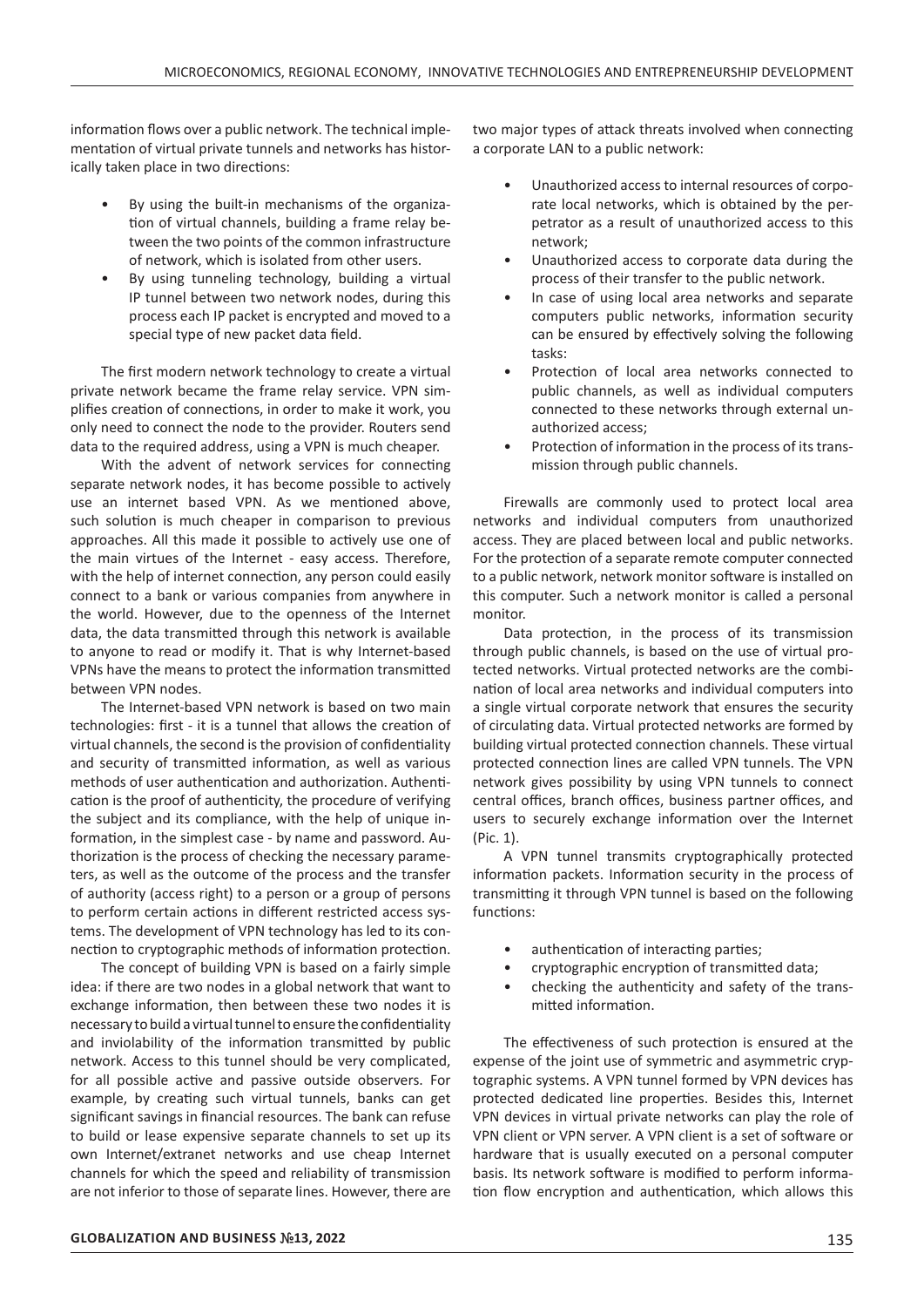

#### *Pic.1. VPN network*

device to exchange transactions with other VPN clients or VPN servers. A VPN server is a set of software or hardware that is installed on a computer and performs server functions. A VPN server ensures the protection of servers from unauthorized access, as well as the organization of secure connections to separate computers and local area segment computers protected by appropriate VPN products. A VPN server is a functional analogue of a VPN client for a server platform. It is primarily characterized by enhanced resources to support multiple connections to VPN clients. A VPN server can also support a secure connection to a smartphone user.

#### **CONCLUSION**

The technology of building virtually secure private VPN networks are very popular among large companies (banks, large government and private companies, etc.). The reason for such interest is that VPN technologies allow companies not only significantly reduce their expenses for managing dedicated channels to connect to distant branches, but also to increase the confidentiality of information exchange. The use of VPN ensures the organization of protected tunnels, both between the company's offices and with separate workstations and servers. However, it does not matter which ISP will connect a particular workstation to the enterprise's protected resources. All a foreign observer will see is a stream

of ordinary IP packets with unknown content. Instead of the traditional method of connecting Internet users virtual private networks (VPNs) are introduced, which allow users to communicate freely with each other via the Internet.

There are different options for VPN classification. According to the technical solution architecture, there are three main types of virtual private networks: intra-corporate VPN, VPN with remote access, extranet VPN.

Intranet VPNs are designed to provide secure interactions between subdivisions within an enterprise that are connected by a corporate network, including dedicated lines.

Remote access VPN are designed to provide secure access between remote corporate information resources.

Extranet VPN is designed to ensure secure exchange of information between strategic partners. It also provides direct access from one company's network to another company's network and thus contributes to the reliability of the connection.

Based on the above, we can conclude that among the remote computers that use the Internet infrastructure to create a secure connection channel, VPN technology is one of the most optimal options today. The issue is highly topical, as a reliable connection through which confidential information can be transmitted is essential in many areas of human activity, such as banking, e-commerce, etc. VPN is very convenient to solve this problem, it is one of the most powerful and convenient technology to establish different types of connections in the global network.

#### **REFERENCES:**

Feilner, M. (2006). OpenVPN - Building and Integrating Virtual Private Networks. Packt Publishing.

Jyothi, K.K., & Reddy, D.I.B. (2018). Study on Virtual Private Network (VPN), VPN's Protocols and Security. *International Journal of Scientific Research in Computer Science, Engineering and Information Technology*. 3, 919-932.

Kartvelishvili, I., Darchashvili, M., & Okhanashvili, M. (2021). Virtual Private Network - VPN technology and the advantages of its use in the network. International scientific -technical conference - Information Society and Education Intensification Technologies. GTU Thematic Scientific Papers Collection, *Automated Management Systems*. 1 (32), Tbilisi. (In Georgian). Kartvelishvili, I., & Todua, T. (2017). Issues of Security of Wireless Networks. Actual Problems of Knowledge Economy in Mod-

ern Globalization. 2-nd International Conference. Tbilisi.